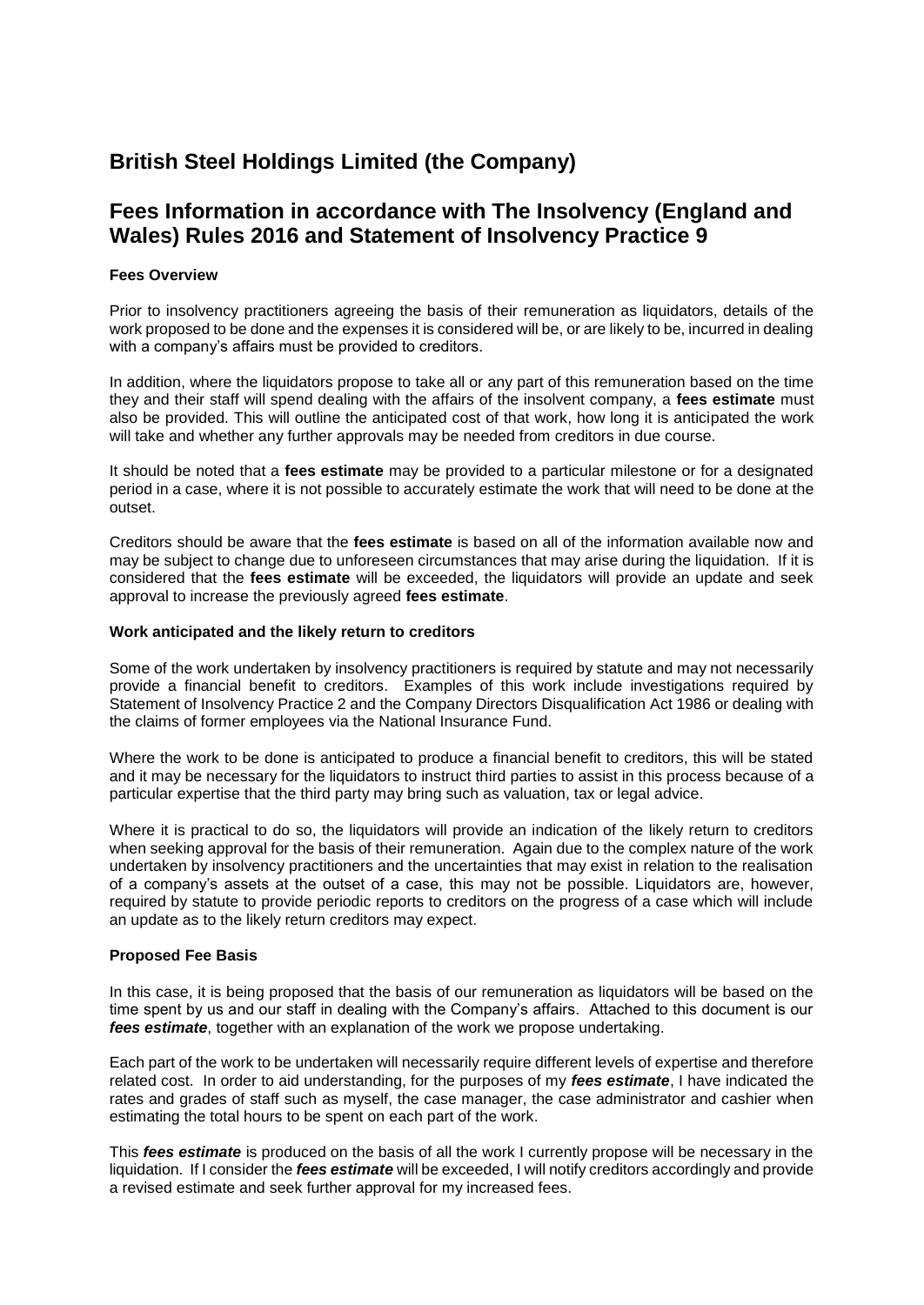### **Outline of work to be done by the liquidator**

Below are details of the work I propose undertaking in support of the above **fees estimate** for the liquidation:

#### *Administration (including statutory compliance & reporting)*

Liquidators are required to carry out certain tasks in nearly every insolvency assignment, namely administrative duties and dealing with the Company's creditors. Whilst these tasks are required by statute or regulatory guidance, or are necessary for the orderly conduct of the proceedings, they do not necessarily produce any direct financial benefit for creditors, but nonetheless still have to be undertaken.

This work includes:

- Notifying creditors of the Joint Liquidators' appointment and other associated formalities, including statutory advertising and filing relevant statutory notices at Companies House.
- Preparing and issuing annual progress reports to members and creditors.
- Lodging periodic returns with the Registrar of Companies for the liquidation.
- Complying with statutory duties in respect of the liquidator's specific penalty bond.
- Creation, maintenance and update of case files on the firm's insolvency software.
- Redirection of the Company's mail to the liquidator's office.
- Securing the Company's books and records and compliance with the General Data Protection Regulation ("GDPR").
- Completion and filing of the notice of the Company's insolvency to HM Revenue & Customs ("HMRC").
- Initial assessment required by Statement of Insolvency Practice 2 and the Company Directors Disqualification Act 1986 ("CDDA") including the review of the Company's books and records and the identification of potential further asset realisations which may be pursued in the liquidation.
- Submitting a statutory report to the Insolvency Service under the CDDA.
- Periodic case progression reviews (typically at the end of Month 1 and every 6 months thereafter).
- Opening, maintaining and managing the liquidation estate cashbook and bank account.
- Dealing with all post-appointment VAT and corporation tax compliance.
- Liaison with secured creditors, obtaining charge documents and validating the security
- Closing the liquidation and preparing and issuing the liquidators final account to prescribed parties

#### *Realisation of assets*

Work done by the Joint Liquidators, their staff and any third parties engaged to assist the Joint Liquidators in realising the Company's assets will, it is anticipated, provide a financial benefit to creditors. This may involve realising assets to facilitate a distribution to secured creditors of the Company only (from which a Prescribed Part fund may be derived for the benefit of unsecured creditors) or may, depending on realisations and the extent of any 3<sup>rd</sup> party security, result in a distribution to the preferential and/or unsecured creditors of the Company. Further information on the likely outcome of the liquidation process will be provided in the Joint Liquidators' subsequent progress reports.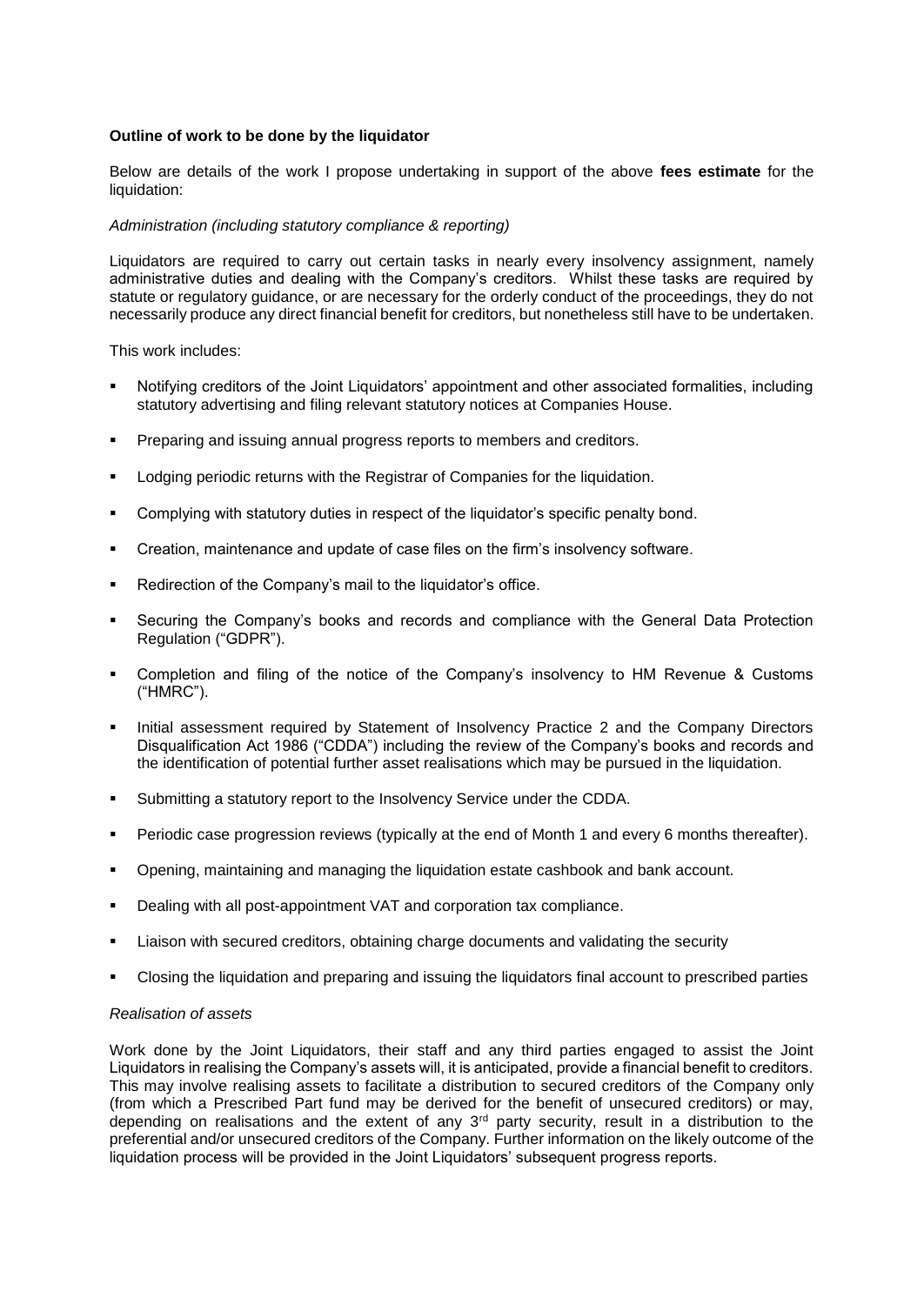#### *Creditors (claims and distributions)*

As Joint Liquidators, we will deal with all secured and unsecured creditor correspondence and claims as received, including any claims of creditors under retention of title. Based on information currently available, it is not certain whether any funds will be available for distribution. This is the position as stated in the directors' estimated Statement of Affairs. We will deal with the review and adjudication of creditors' claims as appropriate, if and when it is determined that a dividend is to be declared to that class of creditor.

It should be noted that the above is based on the estimated statement of affairs and the projected realisable value of the Company's assets which at this stage is unconfirmed, together with the anticipated costs of the liquidation. We will undertake appropriate investigations into, and obtain valuations of, the Company's assets and will confirm the likely return to creditors in our first progress report.

#### *Investigations*

As Joint Liquidators, we are required to conduct investigations into the conduct of the directors of the Company and transactions entered into prior to the Company's insolvency, as required by the Company Directors Disqualification Act 1986 and Statement of Insolvency Practice 2 (Investigations by Office Holders in Administrations and Insolvent Liquidations).

This work may not necessarily lead to any financial benefit to creditors yet is work we are required to undertake by statute. We have included the time we consider will be needed to comply with the above legislation within *Administration* above.

If, however, our initial investigations reveal that further recoveries may be available for the insolvent estate, all work undertaken to pursue these recoveries will be estimated within this time category.

At this stage we do not foresee any substantial investigation work will be required, but if following the conclusion of our initial investigations we consider that further investigation work is then required to pursue assets of the Company, we will provide creditors with an update on our *fee estimate*.

#### *Case Specific Matters*

This relates to time incurred in dealing with matters specific to this liquidation which are outside the scope of the other standard activity codes referred to elsewhere. Should case specific work be undertaken, we will provide details of this in our first progress report.

#### **Liquidator's Expenses**

I am required to provide creditors with details of the expenses I consider will be, or are likely to be, incurred in the liquidation. These may include expenses such as agent's costs for assisting in the disposal and realisation of the company's physical assets or other routine expenses associated with an insolvency case such as statutory advertising costs or the office holder's specific penalty bond.

Below is a summary of the expenses I consider will be, or are likely to be, incurred in this case. I will provide a further update in my first progress report to creditors at the anniversary of my appointment as liquidator or sooner, if the case is concluded beforehand.

| <b>Expense</b>                                  | <b>Estimated Cost</b> |
|-------------------------------------------------|-----------------------|
| <b>Statutory Advertising</b>                    | 241                   |
| Liquidators' specific penalty bond              | 24                    |
| External storage of Company's books and records |                       |
| Category 2 disbursements charged by the firm    |                       |
| Printing                                        | 15                    |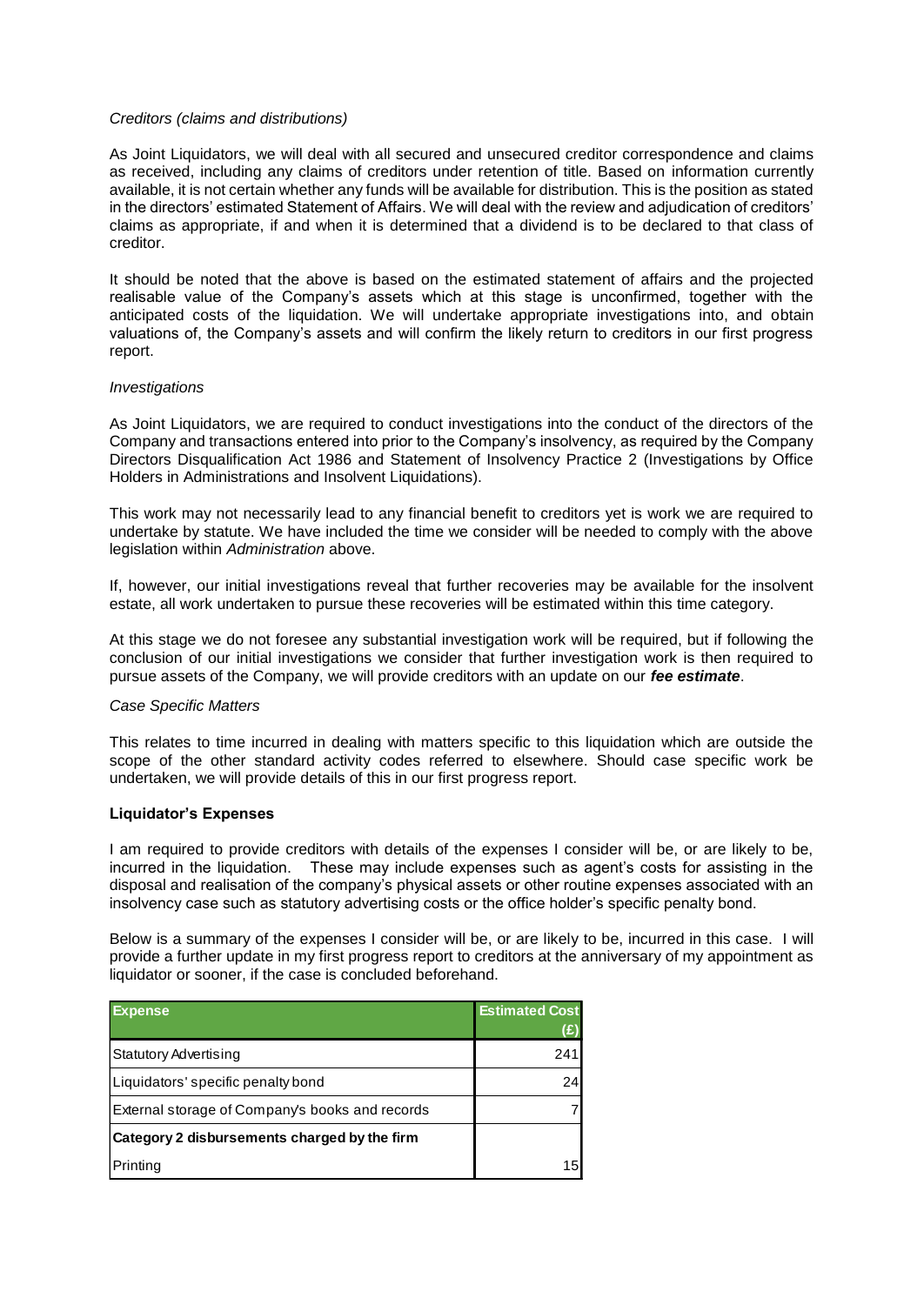# **Rollings Butt LLP's Charge-out rates and Category 2 disbursements policy**

Below are details of my firm's current charge out rates and policy regarding the re-charge of Category 2 disbursements.

Category 2 disbursements require approval from creditors. These are costs which are directly referable to the appointment in question but are not payments which are made to an independent third party and may include shared or allocated costs that can be allocated to the appointment on a proper and reasonable basis such as internal room hire, document storage or business mileage. Any Category 2 disbursements which this firm proposes to charge in this case are reflected in the table of expenses above. Approval to charge these will be sought from creditors when the basis of my remuneration as liquidator is fixed.

It should be noted that my firm's charge-out rates may increase periodically. If any such increases impact on the *fees estimate* for the liquidation, creditors will be notified accordingly.

| Grade     | Rate (£ per hour) |
|-----------|-------------------|
| Partner   | 525               |
| Director  | 420               |
| Manager   | 265-325           |
| Associate | 160-240           |

| <b>Disbursement</b> | Cost               |  |
|---------------------|--------------------|--|
| Printing            | 15 pence per sheet |  |
| Photocopying        | 15 pence per sheet |  |
| Travel (car)        | 45 pence per mile  |  |